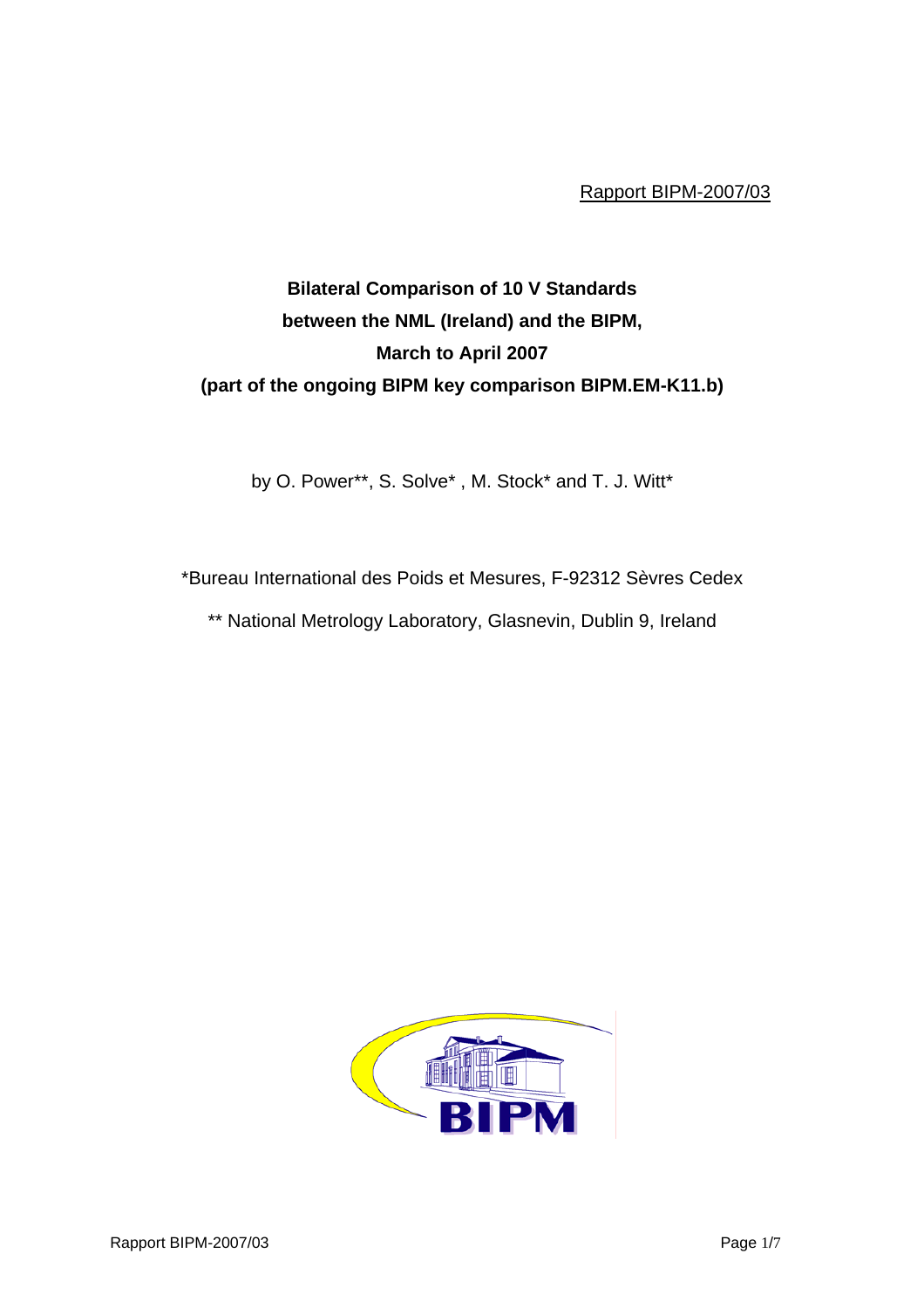## **Bilateral Comparison of 10 V Standards between the NML (Ireland) and the BIPM, March to April 2007 (part of the ongoing BIPM key comparison BIPM.EM-K11.b)**

by O. Power\*\*, S. Solve\* , M. Stock\* and T. J. Witt\* \*Bureau International des Poids et Mesures, F-92312 Sèvres Cedex \*\* National Metrology Laboratory, Glasnevin, Dublin 9, Ireland

As a part of the ongoing BIPM key comparison BIPM.EM-K11.b, a comparison of the 10 V voltage reference standards of the BIPM and the National Metrology Laboratory (NML), Dublin, Ireland, was carried out from March to April 2007. Two BIPM Zener diode-based travelling standards (Fluke 732B), BIPM\_8 and BIPM\_9, were transported by freight to NML. The NML measurements were carried out by comparison with the mean of the NML voltage standard. The local representation of the SI unit of electric potential is maintained at the 10 V level by means of a group of twelve commercially-produced Zener diode-based electronic voltage standards, each of which has been characterized for the effects of temporal drift and environmental influences. The value ascribed to the ensemble voltage standard is the weighted mean of the values of the individual standards. The unknown EMF, of nominal value 10 V, is measured by comparison with four well-behaved standards, drawn from the group. A weighted least-squares method is used to reduce the data, which comprise the measured voltage differences and the predicted output EMFs of the reference devices.

At the BIPM, the traveling standards were calibrated with the Josephson Voltage Standard. Results of all measurements were corrected for the dependence of the output voltages on ambient temperature and pressure.

Figure 1 shows the measured values obtained for the two standards by the two laboratories. A linear least squares fit is applied to the results of both laboratories to obtain the results for both standards and their uncertainties at a common reference date.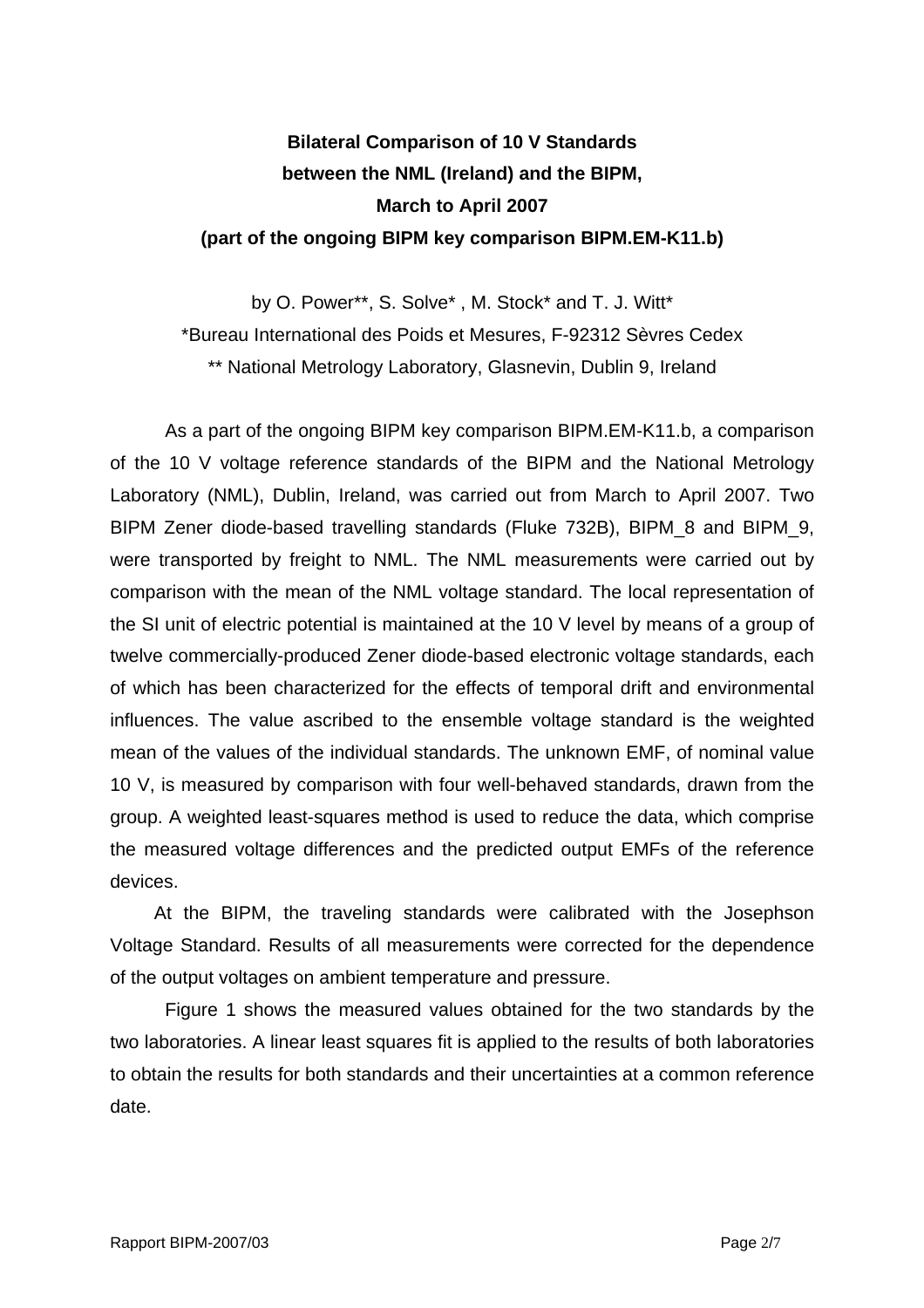

Figure 1. Voltage of BIPM\_8 (Z8) and BIPM\_9 (Z9) at 10 V measured at both institutes, referred to an arbitrary origin, as a function of time, with linear least-squares fit to the measurements of the BIPM.

Table 1 lists the results of the comparison and the uncertainty contributions for the comparison NML/BIPM. Experience has shown that flicker or 1/*f* noise ultimately limits the stability characteristics of Zener diode standards and it is not appropriate to use the standard deviation divided by the square root of the number of observations to characterize the dispersion of measured values. For the present standards, the relative value of the voltage noise floor due to flicker noise is about 1 part in  $10^8$ .

In estimating the uncertainty related to the stability of the standards during transportation, we have calculated the *a priori* uncertainty of the mean of the results obtained for the two standards (also called statistical internal consistency). It consists of the quadratic combination of the uncorrelated uncertainties of each result. We compared this component to the *a posteriori* uncertainty (also called statistical external consistency) which consists of the experimental standard deviation of the mean of the results from the two traveling standards<sup>\*</sup>[.](#page-2-0) If the *a posteriori* uncertainty is

 $\overline{a}$ 

<span id="page-2-0"></span><sup>\*</sup> With only two traveling standards, the uncertainty of the standard deviation of the mean is comparable to the value of the standard deviation of the mean itself.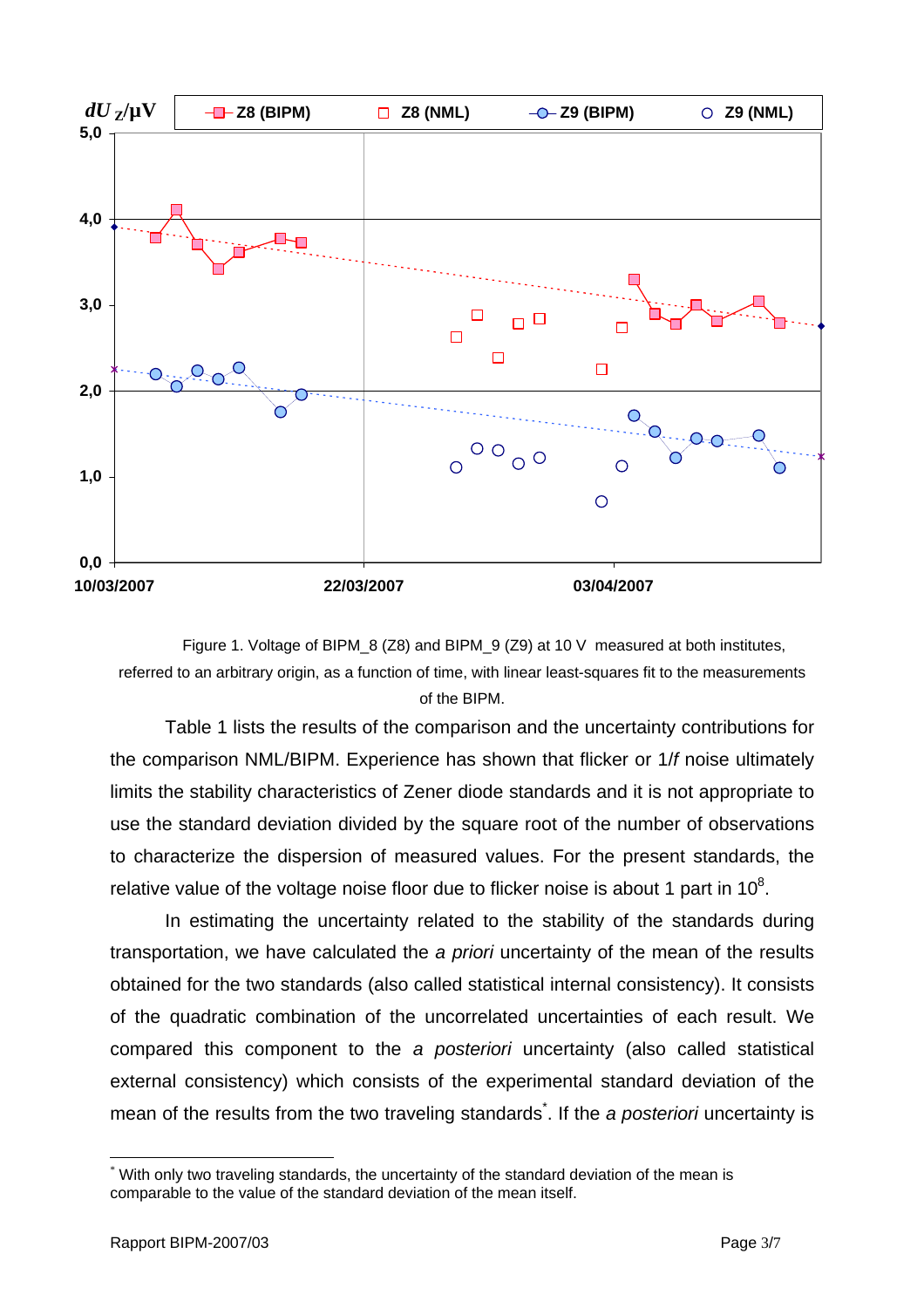significantly larger than the *a priori* uncertainty, we assume that a standard has changed in an unusual way and we use the larger of these two estimates in calculating the final uncertainty.

In Table 1, the following elements are listed:

(1) the predicted value  $U_{NMI}$  of each Zener, computed using a linear least-squares fit to all of the data from the NML and referenced to the mean date of the NML's measurements;

(2) the Type A uncertainty due to the instability of the Zener, computed as the standard uncertainty of the value predicted by the linear drift model, or as an estimate of the 1/*f* noise voltage level, whichever is greater;

(3) the uncertainty component arising from the maintenance of the volt at the NML: this uncertainty is completely correlated between the different Zeners used for a comparison;

(4-6) the corresponding quantities for the BIPM referenced to the mean date of the NML's measurements;

(7) the uncertainty due to the combined effects of the uncertainties of the pressure and temperature coefficients and to the difference of the mean pressures and temperatures in the participating laboratories; although the same equipment is used to measure the coefficients for all Zeners, the uncertainty is dominated by the Type A uncertainty of each Zener, so that the final uncertainty can be considered as uncorrelated among the different Zeners used in a comparison;

(8) the difference ( $U_{NML} - U_{BIPM}$ ) for each Zener, and (9) the uncorrelated part of the uncertainty;

(10) the result of the comparison, which is the weighted mean of the differences of the calibration results for the different standards, using as weights the reciprocal of the square of the uncorrelated part of the uncertainty components for each traveling standard;

(11 and 12) the uncertainty related to the transfer, estimated by the following two methods:

(11) the *a priori* uncertainty, determined as described on page 3;

(12) the *a posteriori* uncertainty, which is the standard deviation of the mean of the two results;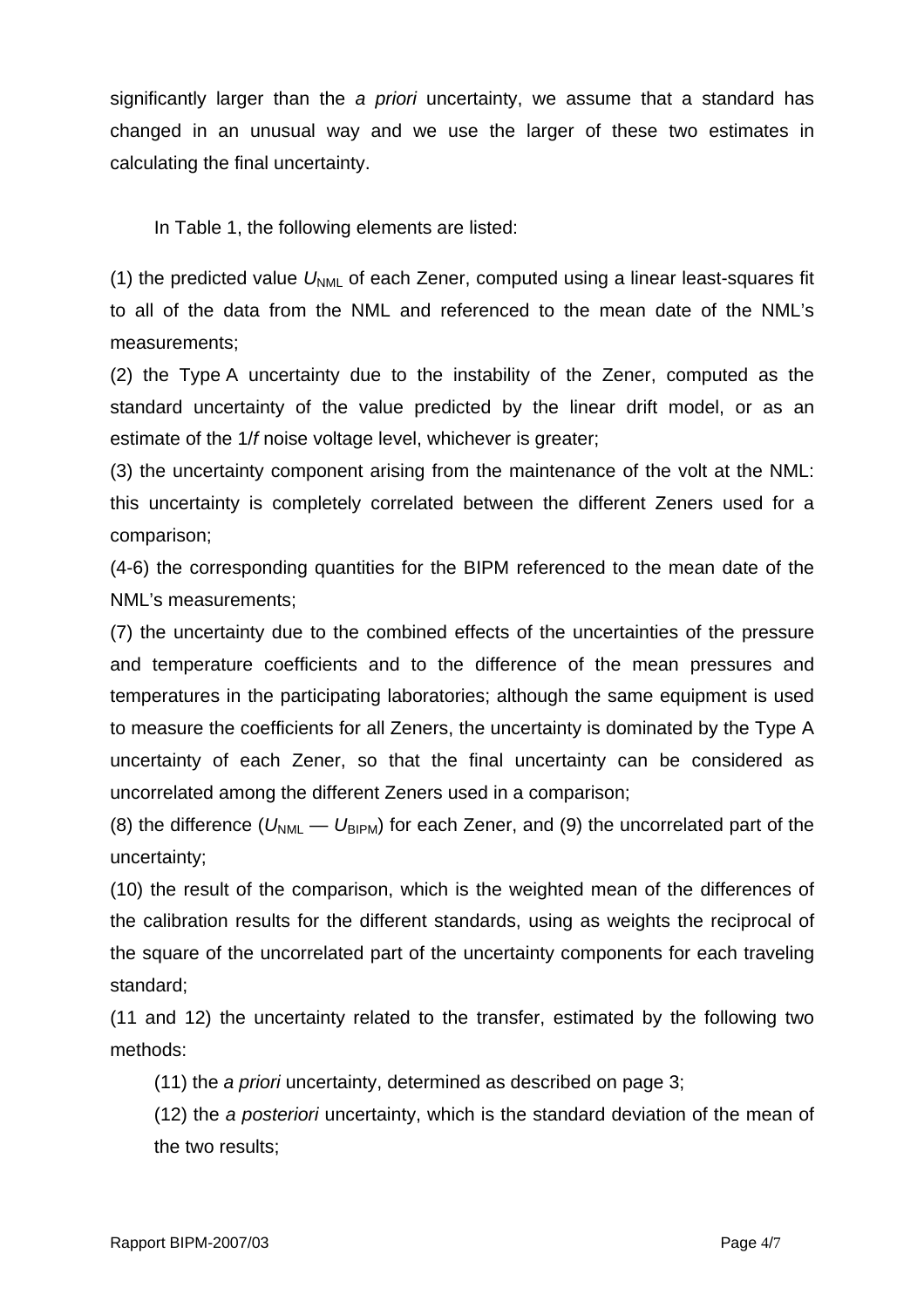(13) the correlated part of the uncertainty;

and

(14) the total uncertainty of the comparison, which is the root sum square of the correlated part of the uncertainty and of the larger of (11) and (12).

Table 2 summarizes the uncertainties related to the calibration of a Zener diode against the Josephson array voltage standard at the BIPM.

Table 3 lists the uncertainties related to the maintenance of the volt and the Zener calibration at the NML.

The final result of the comparison is presented as the difference between the value assigned to a 10 V standard by the NML, at the NML,  $U_{NML}$ , and that assigned by the BIPM, at the BIPM,  $U_{BIPM}$ , which for the reference date is

## $U_{\text{NMI}}$  —  $U_{\text{RIPM}}$  = - 0.55  $\mu$ V;  $u_c$  = 1.40  $\mu$ V on 2007/03/30,

where  $u_c$  is the standard uncertainty associated with the measured difference, including the uncertainty of the representation of the volt at the BIPM, based on  $K_{1-90}$ , the uncertainty of the representation of the volt at NML, and the uncertainty related to the comparison.

This is a satisfactory result. Assuming that the probability density function of the measured difference is normal, an interval estimate, with a coverage probability of approximately 95%, may be obtained by multiplying the standard uncertainty (*uc*) by a coverage factor *k*=2. Since this interval estimate includes the value zero, the comparison result shows that the voltage standards maintained by the NML and the BIPM were equivalent, within their stated expanded uncertainties, on the mean date of the comparison.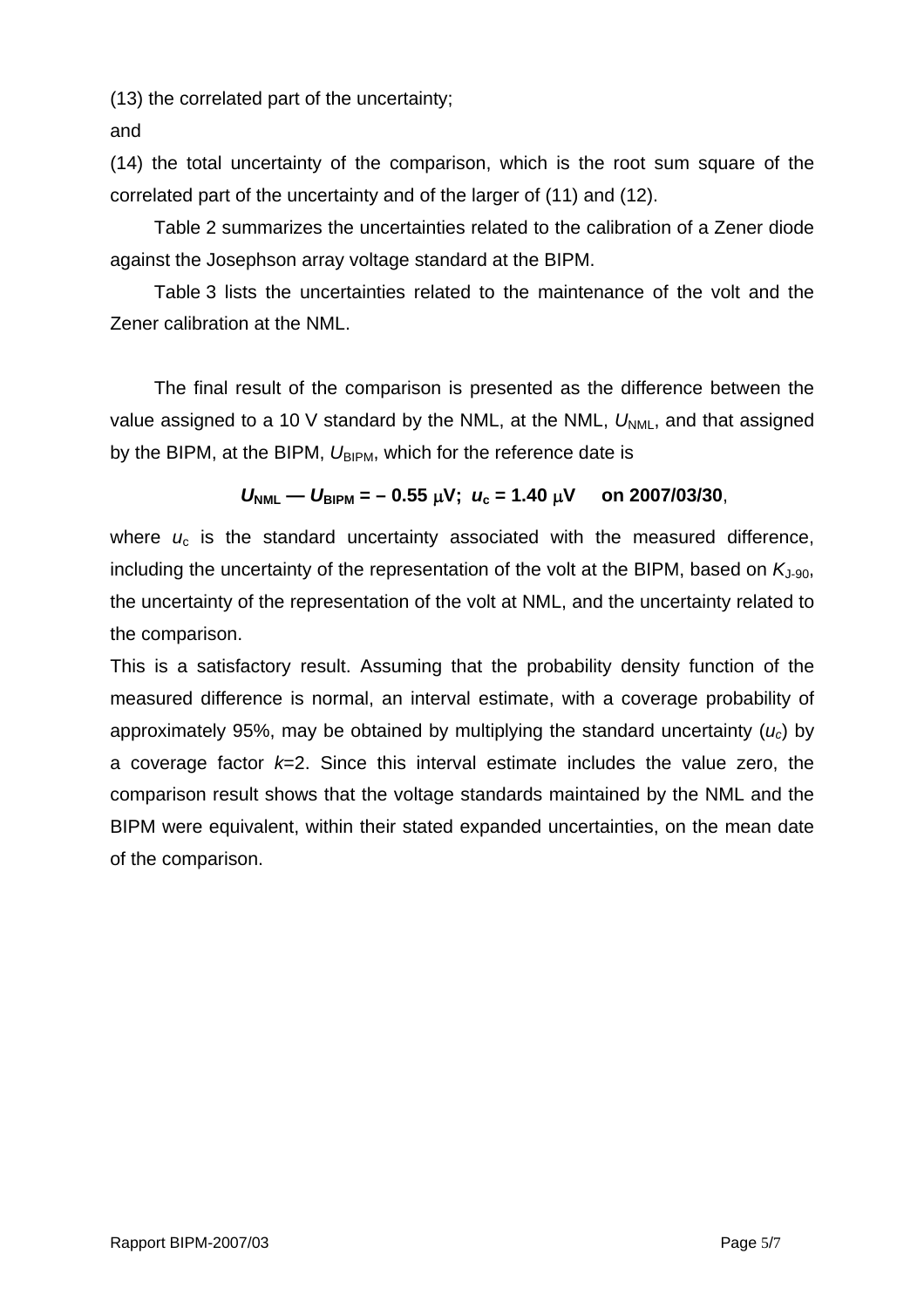Table 1. Results of the NML(Ireland)/BIPM bilateral comparison of 10 V standards using two Zener traveling standards: reference date 30 March 2007. Uncertainties are 1  $\sigma$  estimate.

The uncorrelated uncertainty is  $w = [r^2 + r^2 + r^2]^{1/2}$ , the expected transfer uncertainty is  $x = \frac{1}{2} [w_8^2 + w_9^2]^{1/2}$ , and the correlated uncertainty is  $y = [s^2 + u^2]^{1/2}$ , where:

*r* is the NML Type A uncertainty (2);

*s* is the NML Type B uncertainty, which is assumed to be correlated for both transfer standards (3);

*t* is the BIPM Type A uncertainty (5);

*u* is the BIPM Type B uncertainty, which is assumed to be correlated for both transfer standards (6);

*v* is the pressure and temperature coefficient correction uncertainty (7);

*wi* is the quadratic combination of the uncorrelated uncertainties for the Zener *I* (9); *x* is the expected transfer uncertainty (from the calculation of the statistical internal consistency) (11);

*y* is the quadratic combination of the correlated uncertainties (13).

|  | 10V) |
|--|------|
|--|------|

|                |                                                       | BIPM_8   | BIPM <sub>9</sub> |
|----------------|-------------------------------------------------------|----------|-------------------|
| 1              | NML (Ireland)( $U_z$ — 10V)/ $\mu$ V                  | $-43.86$ | $-45.37$          |
| $\overline{2}$ | Type A uncertainty/µV                                 | 0.10     | 0.10              |
| 3              | correlated unc. $/\mu$ V                              | 1.39     |                   |
| 4              | $BIPM (UZ - 10V)/\mu V$                               | –43.27   | -44.85            |
| 5              | Type A uncertainty/µV                                 | 0.10     | 0.10              |
| 6              | correlated unc./µV                                    | 0.01     |                   |
| $\overline{7}$ | pressure and temperature<br>correction uncertainty/µV | 0.02     | 0.01              |
| 8              | $(U_{\text{NML}} - U_{\text{BIPM}})/\mu V$            | $-0.59$  | $-0.52$           |
| 9              | uncorrelated uncertainty/uV                           | 0.14     | 0.14              |
| 10             | $< U_{\rm NML} - U_{\rm BIPM} >$ /µV                  |          | $-0.55$           |
| 11             | a priori uncertainty/uV                               | 0.10     |                   |
| 12             | a posteriori uncertainty/µV                           | 0.03     |                   |
| 13             | correlated uncertainty/uV                             | 1.39     |                   |
| 14             | comparison total uncertainty/uV                       | 1.40     |                   |